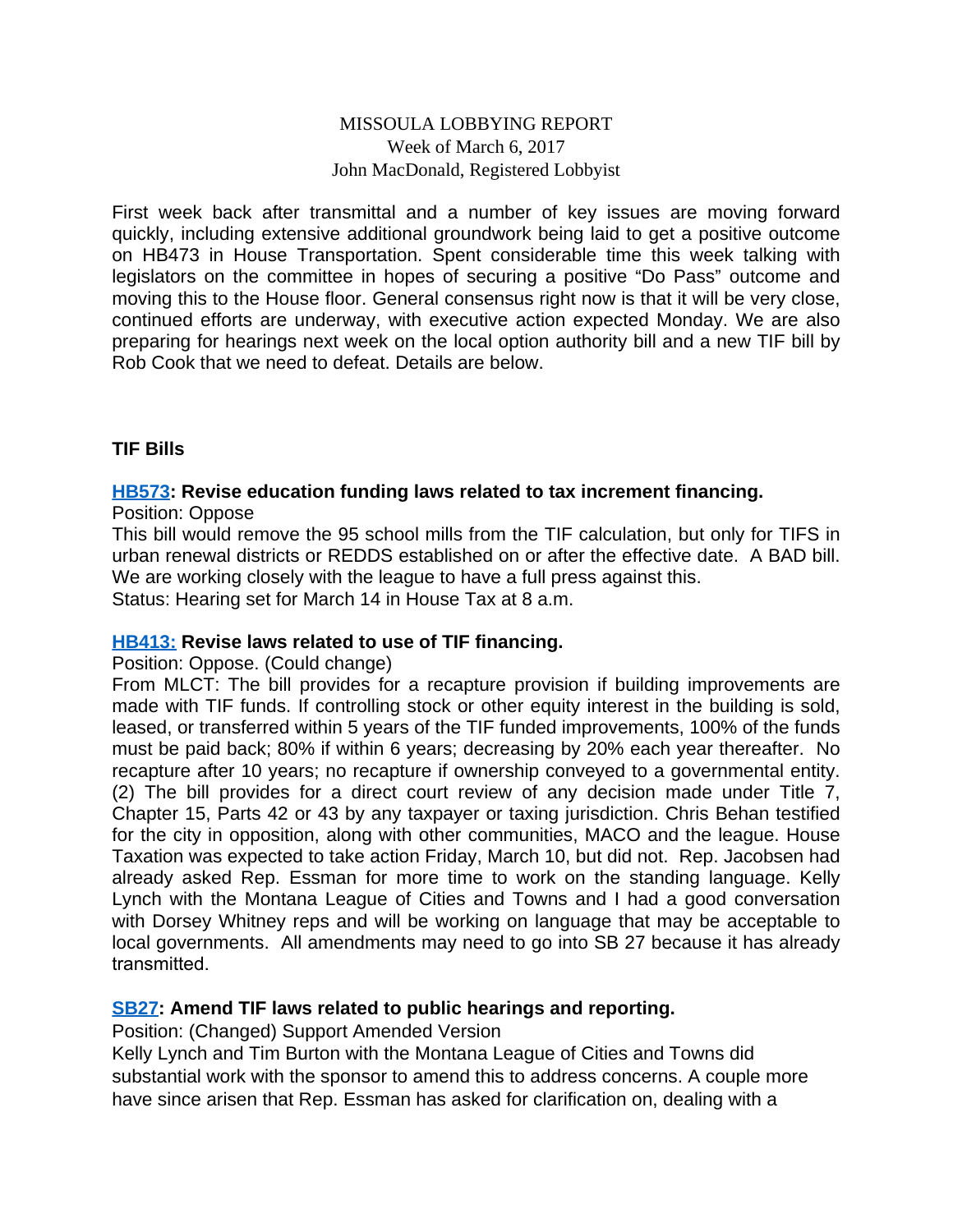specific issue in Billings. Passed Senate. Hearing on amended version held in House Tax Feb. 9. We currently are expecting Rep. Essman to bring amendments to add references to 2-3-103 (and 2-3-203 (participation and open meeting statutes) to the urban renewal board meetings and specify that a public hearing must be held if a modification of an urban renewal plan is being considered.

Status: Awaiting more possible amendments and executive action in House Tax

#### **[HB396](http://laws.leg.mt.gov/legprd/LAW0210W$BSIV.ActionQuery?P_BILL_NO1=396&P_BLTP_BILL_TYP_CD=HB&Z_ACTION=Find&P_SESS=20171): Revise laws related to tax increment financing**

Position: Support.

This is Rep. Grubbs' "replacement" bill to the one that would have given schools and counties "veto" power over TIF district creations.

Status: Scheduled for hearing March 15 in Senate Tax 9 a.m.

#### **[HB30:](http://laws.leg.mt.gov/legprd/LAW0210W$BSIV.ActionQuery?P_BILL_NO1=30&P_BLTP_BILL_TYP_CD=HB&Z_ACTION=Find&P_SESS=20171) Remove voted levies approved after creation of TIF from tax increment provision**

Position: Neutral (changed from Oppose)

Another bill from the RTIC. We let this one go as part of an agreement.

Status: Scheduled for hearing March 15 in Senate Tax 9 a.m.

#### **[HB359](http://laws.leg.mt.gov/legprd/LAW0210W$BSIV.ActionQuery?P_BILL_NO1=359&P_BLTP_BILL_TYP_CD=HB&Z_ACTION=Find&P_SESS=20171): Limit tax increment financing revenue to local mills.**

Position: Oppose.

Terrible bill that would limit TIF revenue to local mills only, removing mills collected on behalf of school districts, mills supporting elementary and high school retirement obligations, public school equalization mills, u-system mills and permissive levies. Status: TABLED IN House Tax.

# **[HB411](http://laws.leg.mt.gov/legprd/LAW0210W$BSIV.ActionQuery?P_BILL_NO1=411&P_BLTP_BILL_TYP_CD=HB&Z_ACTION=Find&P_SESS=20171): Limiting use of TIF money. (Façade bill)**

Position: Oppose

Adam Hertz's bill dealing with concerns about TIF money being spent on private businesses within TIF Districts. Chris Behan testified on behalf of the city. Status: TABLED in House Tax.

# **[HB134](http://laws.leg.mt.gov/legprd/LAW0210W$BSIV.ActionQuery?P_BILL_NO1=134&P_BLTP_BILL_TYP_CD=HB&Z_ACTION=Find&P_SESS=20171): Revise school funding related to facilities**

Position: Neutral (CHANGED from oppose)

HB 134 originally would have removed the 95 school mills from the TIF calculation, redirecting it to fund school facility improvements through the state's Quality Schools Facility Grant Program. Essman agreed to an amendment to take that provision out of the bill and we remove our opposition. It was scheduled for second reading, but was instead referred to House Education.

Status: Second reading was deferred and bill has been referred to House Education.

**[HB250](http://laws.leg.mt.gov/legprd/LAW0210W$BSIV.ActionQuery?P_BILL_NO1=250&P_BLTP_BILL_TYP_CD=HB&Z_ACTION=Find&P_SESS=20171): Require county and school district approval for adoption of TIF provision** Position: Oppose. (Amendments may be offered)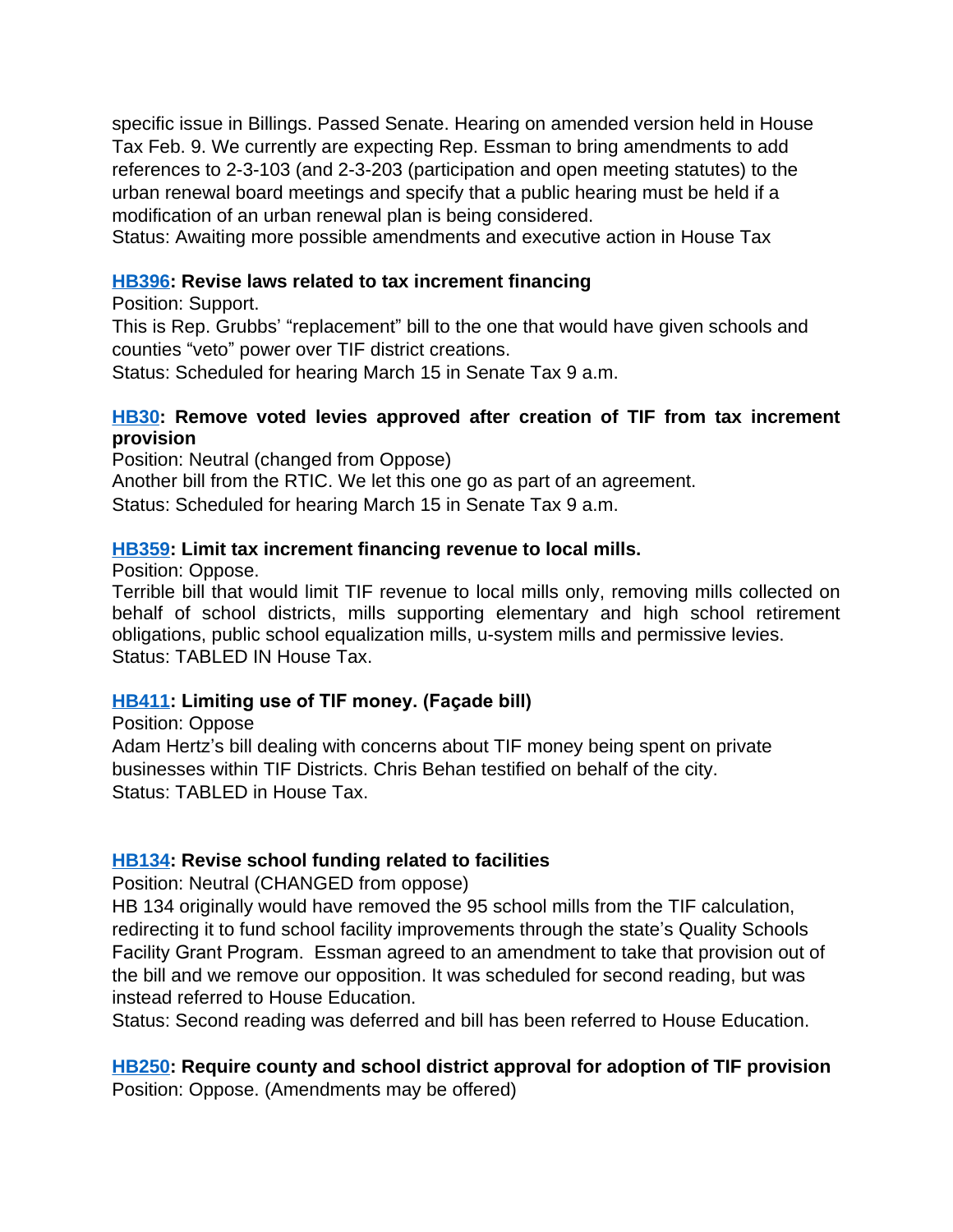The league worked with the sponsor to table this in favor of a new version. (See HB396) Status: House Local Government TABLED.

#### **[HB403](http://laws.leg.mt.gov/legprd/LAW0210W$BSIV.ActionQuery?P_BILL_NO1=403&P_BLTP_BILL_TYP_CD=HB&Z_ACTION=Find&P_SESS=20171): Revise TIF laws to require remittance if increment exceeds certain level.** Position: Oppose.

This bill would require remittance of all incremental taxable value of one or more urban renewal districts in excess of 5 percent of the municipality's total taxable value, except for any revenue already pledged to the repayment of bonds.

Status: No action taken since Feb. 9 hearing. Also may be part of a study bill.

#### **[SB34](http://laws.leg.mt.gov/legprd/LAW0210W$BSIV.ActionQuery?P_BILL_NO1=34&P_BLTP_BILL_TYP_CD=SB&Z_ACTION=Find&P_SESS=20171): Amend laws related to an urban renewal agency board of commissioners** Position: Oppose

John Hoeven bill that would have required appointment of representatives from schools and county commissioners on boards. Originally passed, but the sponsor called the bill back and no action has been taken.

Status: Likely dead. Sitting in committee without further action.

# **[SB130:](http://laws.leg.mt.gov/legprd/LAW0210W$BSIV.ActionQuery?P_BILL_NO1=130&P_BLTP_BILL_TYP_CD=SB&Z_ACTION=Find&P_SESS=20171) Revise tax increment finance laws**

Position: Support

Would have allowed TIF expenditures for energy efficiency in certain projects. Status: Died on a tie vote in committee. Likely dead.

# **OTHER BILLS:**

New:

# **[SB331:](http://laws.leg.mt.gov/legprd/LAW0210W$BSIV.ActionQuery?P_BILL_NO1=331&P_BLTP_BILL_TYP_CD=SB&Z_ACTION=Find&P_SESS=20171) Local option infrastructure investment and property tax relief act**

Position: Support Provides local authority to put to a vote whether to adopt a local option luxury tax to be used for critical infrastructure needs.

Status: Scheduled for hearing March 16, Senate Tax. 9 a.m.

# **[HB577](http://laws.leg.mt.gov/legprd/LAW0210W$BSIV.ActionQuery?P_BILL_NO1=577&P_BLTP_BILL_TYP_CD=HB&Z_ACTION=Find&P_SESS=20171): Provide for local option infrastructure tax**

Position: Support Essentially similar to SB331 above, but introduced on the House side. Status: Hearing set in House Tax March 14 at a.m.

# **[SB189:](http://laws.leg.mt.gov/legprd/LAW0210W$BSIV.ActionQuery?P_BILL_NO1=189&P_BLTP_BILL_TYP_CD=SB&Z_ACTION=Find&P_SESS=20171) Not a new bill but one that I failed to provide in previous reports.**

Position: Oppose.

This is Sen. Regier's bill that would revise protest provisions for special districts. It's a bad bill in that all (and only) returned ballots would be counted. If 100 property owners are in a proposed district only ten return the letter and ONE of them protests, the 10 percent threshold is immediately met. If only two people returned a ballot and ONE protested, a 50 percent threshold is met and no action could be taken for two years. It's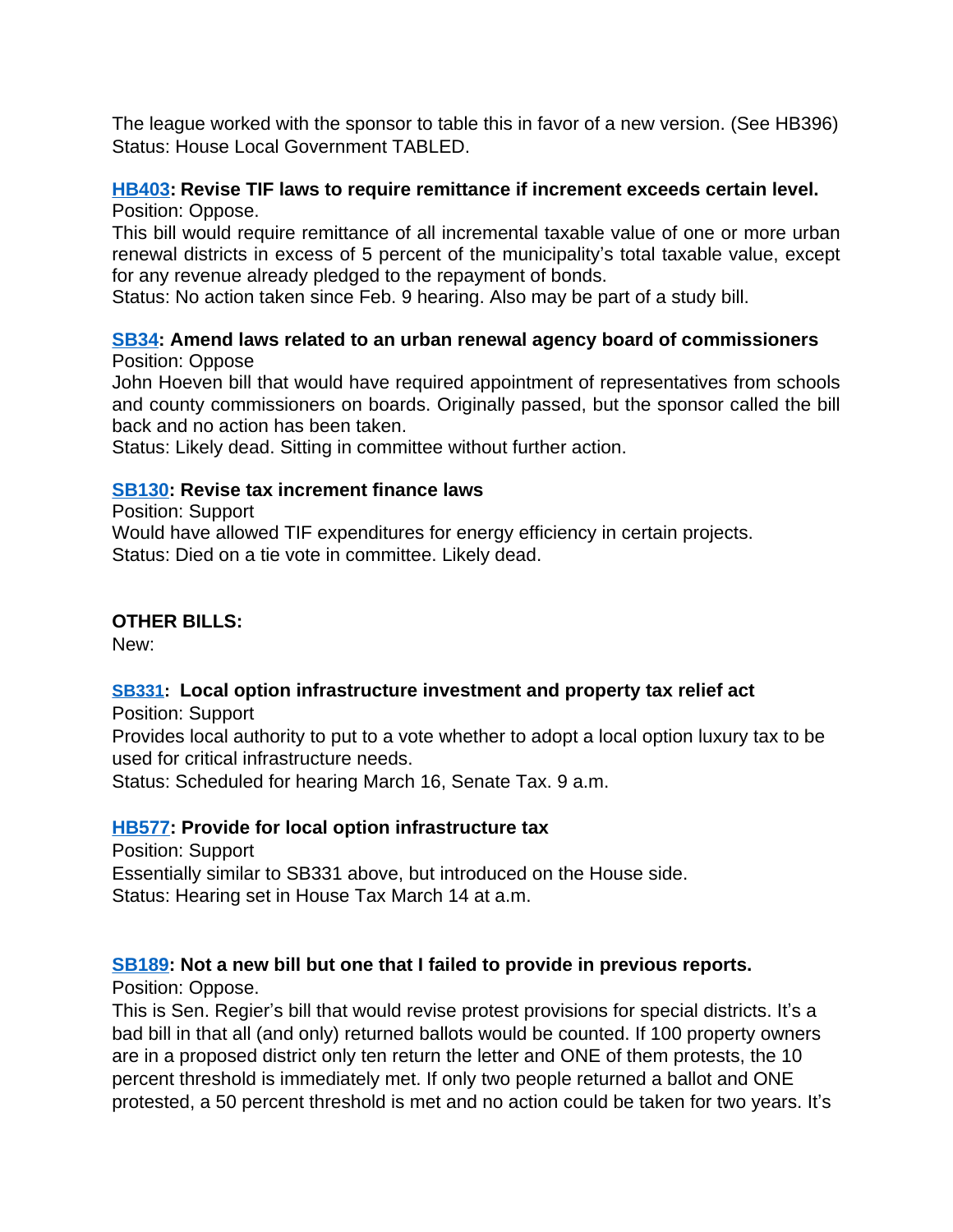unworkable. Unfortunately, it survived the Senate and now survived a House committee vote.

Status: Narrowly passed House Local Government 12-11. Headed to a floor vote.

#### **[SB188:](http://laws.leg.mt.gov/legprd/LAW0210W$BSIV.ActionQuery?P_BILL_NO1=188&P_BLTP_BILL_TYP_CD=SB&Z_ACTION=Find&P_SESS=20171) Revise authority to create special districts.**

Position: Oppose.

This was a companion bill to SB189 that would have decimated the ability to create special districts. We opposed along with the League on the Senate side and got it killed. Status: TABLED in committee.

#### **[HB473](http://laws.leg.mt.gov/legprd/LAW0210W$BSIV.ActionQuery?P_BILL_NO1=473&P_BLTP_BILL_TYP_CD=HB&Z_ACTION=Find&P_SESS=20171): Revise highway revenue laws.**

Position: Support

This is the Bridge and Road Safety and Security Act, which includes a fuel tax provision with money going in part to local governments for infrastructure work. Engen and Bickel came to Helena for the Feb. 22 hearing. Executive action expected Monday, March 13. Status: Awaiting executive action.

# **[SB250:](http://laws.leg.mt.gov/legprd/LAW0210W$BSIV.ActionQuery?P_BILL_NO1=250&P_BLTP_BILL_TYP_CD=SB&Z_ACTION=Find&P_SESS=20171) Revise laws related to prosecutorial immunity.**

Position: Support. MacDonald testified in favor Status: Passed Senate. Transmitted to House Judiciary.

# **[HB463](http://laws.leg.mt.gov/legprd/LAW0210W$BSIV.ActionQuery?P_BILL_NO1=463&P_BLTP_BILL_TYP_CD=HB&Z_ACTION=Find&P_SESS=20171): Prohibit chronically incapacitated substance abuse in public places.**

Position: Support (Due to local control component) Request from Billings. A similar idea last session ran into roadblocks. Billings is asking for the city's support. We are reviewing. Status: TABLED in Committee

# **[HB422](http://laws.leg.mt.gov/legprd/LAW0210W$BSIV.ActionQuery?P_BILL_NO1=422&P_BLTP_BILL_TYP_CD=HB&Z_ACTION=Find&P_SESS=20171): Generally revising laws related to local government; withholding or**

**offsetting** entitlement share payments to local government under certain circumstances.

Position: Neutral/Monitor

Discussed with Engen and Bickel. This bill comes out of a situation in Glacier County that legislators want to address statutorily. The MLCT has been involved in crafting this to ensure it is very narrow and won't impact cities that are compliant. We will monitor.

Status: Scheduled for hearing in Senate Local Government, March 13.

# **[HB417](http://laws.leg.mt.gov/legprd/LAW0210W$BSIV.ActionQuery?P_BILL_NO1=417&P_BLTP_BILL_TYP_CD=HB&Z_ACTION=Find&P_SESS=20171): Generally revise laws related to non-discrimination**

Position: Support/Monitor Status: TABLED in committee.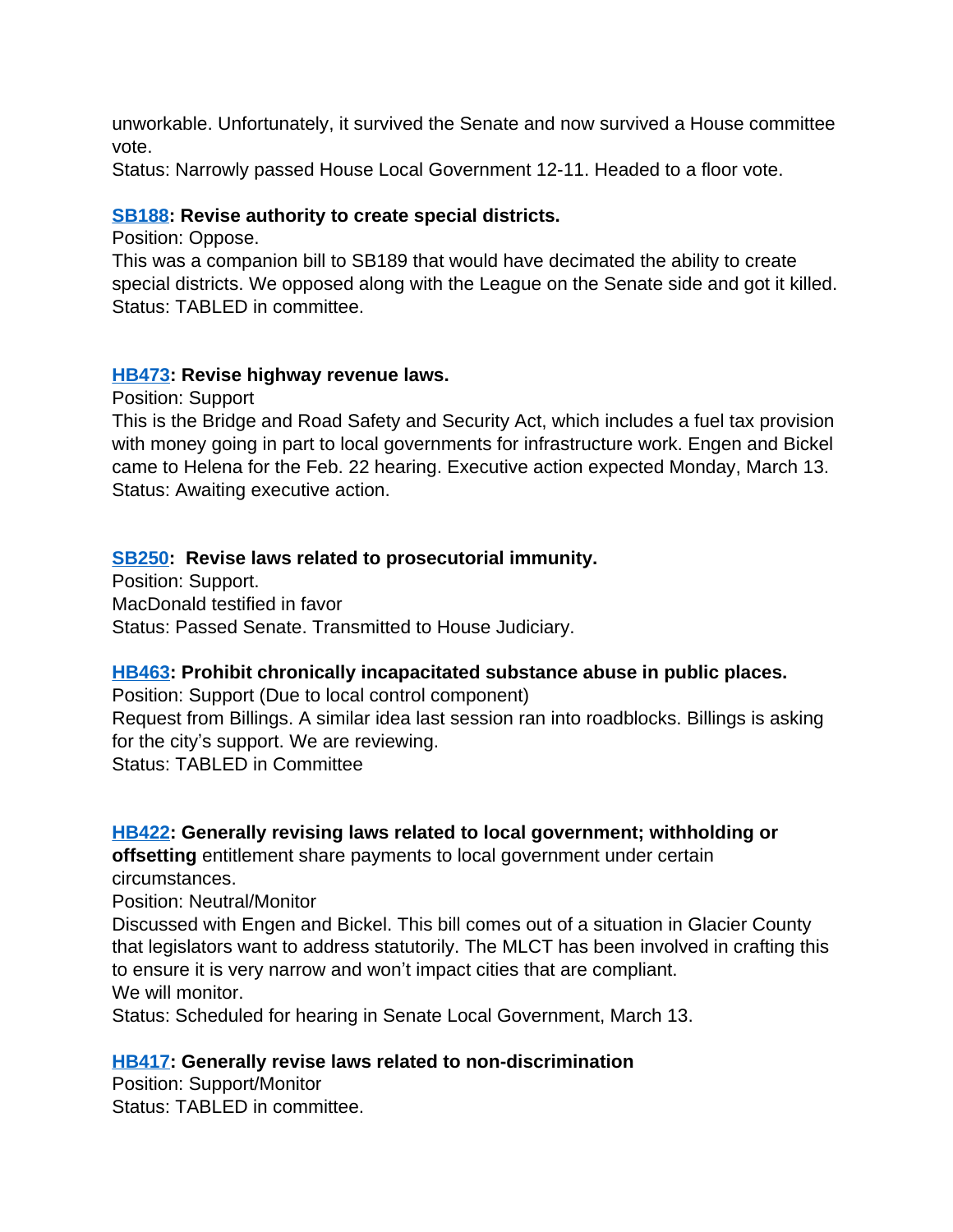# **[HB294](http://laws.leg.mt.gov/legprd/LAW0210W$BSIV.ActionQuery?P_BILL_NO1=294&P_BLTP_BILL_TYP_CD=HB&Z_ACTION=Find&P_SESS=20171): Encourage accessible playgrounds across the state.**

Position: Support/Monitor Status: Awaiting executive action in Senate Finance and Claims.

# **[SB106:](http://laws.leg.mt.gov/legprd/LAW0210W$BSIV.ActionQuery?P_BILL_NO1=106&P_BLTP_BILL_TYP_CD=SB&Z_ACTION=Find&P_SESS=20171) Revise laws related to use of certain chemical de-icers on Montana highways.**

Position: Oppose.

MacDonald testified against bill in Senate Finance and Claims after also testifying opposed in Senate Highways and Transportation. It got out of committee and then was tabled on the Senate floor. A motion to "indefinitely table" the bill failed and, instead, the bill was sent to Senate Finance and Claims for another hearing. This bill remains unlikely to pass, but is still alive at the moment. My hope is that Finance and Claims will not act on it, however, due to the substantial fiscal note. Status: TABLED in committee..

# **[HB94:](http://laws.leg.mt.gov/legprd/LAW0210W$BSIV.ActionQuery?P_BILL_NO1=94&P_BLTP_BILL_TYP_CD=HB&Z_ACTION=Find&P_SESS=20171) Generally revise public safety officer standards/training council laws.**

Position: Support amended version.

MacDonald worked with other interested parties on this one, largely to ensure that private businesses can contract with local governments to provide pretrial and misdemeanor services. Heavily amended bill but I think we are good with the final version

Status: Scheduled for hearing March 14 in Senate Judiciary.

# **[HB181](http://laws.leg.mt.gov/legprd/LAW0210W$BSIV.ActionQuery?P_BILL_NO1=181&P_BLTP_BILL_TYP_CD=HB&Z_ACTION=Find&P_SESS=20171): Establish requirements for police dogs.**

Position: Oppose without amendments.

MacDonald testified on behalf of the Missoula police in opposition to this bill. Committee tabled it on a voice vote Jan. 24<sup>th</sup>.

Status: TABLED in House Judiciary Committee.

# **[HB194](http://laws.leg.mt.gov/legprd/LAW0210W$BSIV.ActionQuery?P_BILL_NO1=194&P_BLTP_BILL_TYP_CD=HB&Z_ACTION=Find&P_SESS=20171): Prohibit local restrictions on electronic devices while driving.**

Position: Oppose

MacDonald testified against, along with representatives from other communities, law enforcement and the League. Bill made it out committee Jan. 20 on a narrow vote, but died on the floor.

Status: DIED on House floor.

# **[SB98](http://laws.leg.mt.gov/legprd/LAW0210W$BSIV.ActionQuery?P_BILL_NO1=98&P_BLTP_BILL_TYP_CD=SB&Z_ACTION=Find&P_SESS=20171): Property ownership fairness act.**

Position: Oppose.

MacDonald unable to attend the Jan.  $27<sup>th</sup>$  hearing, but we are on record opposing this bill and will be directly lobbying legislators to oppose it. The bill has a substantial fiscal note.

Status: DIED on the Senate floor.